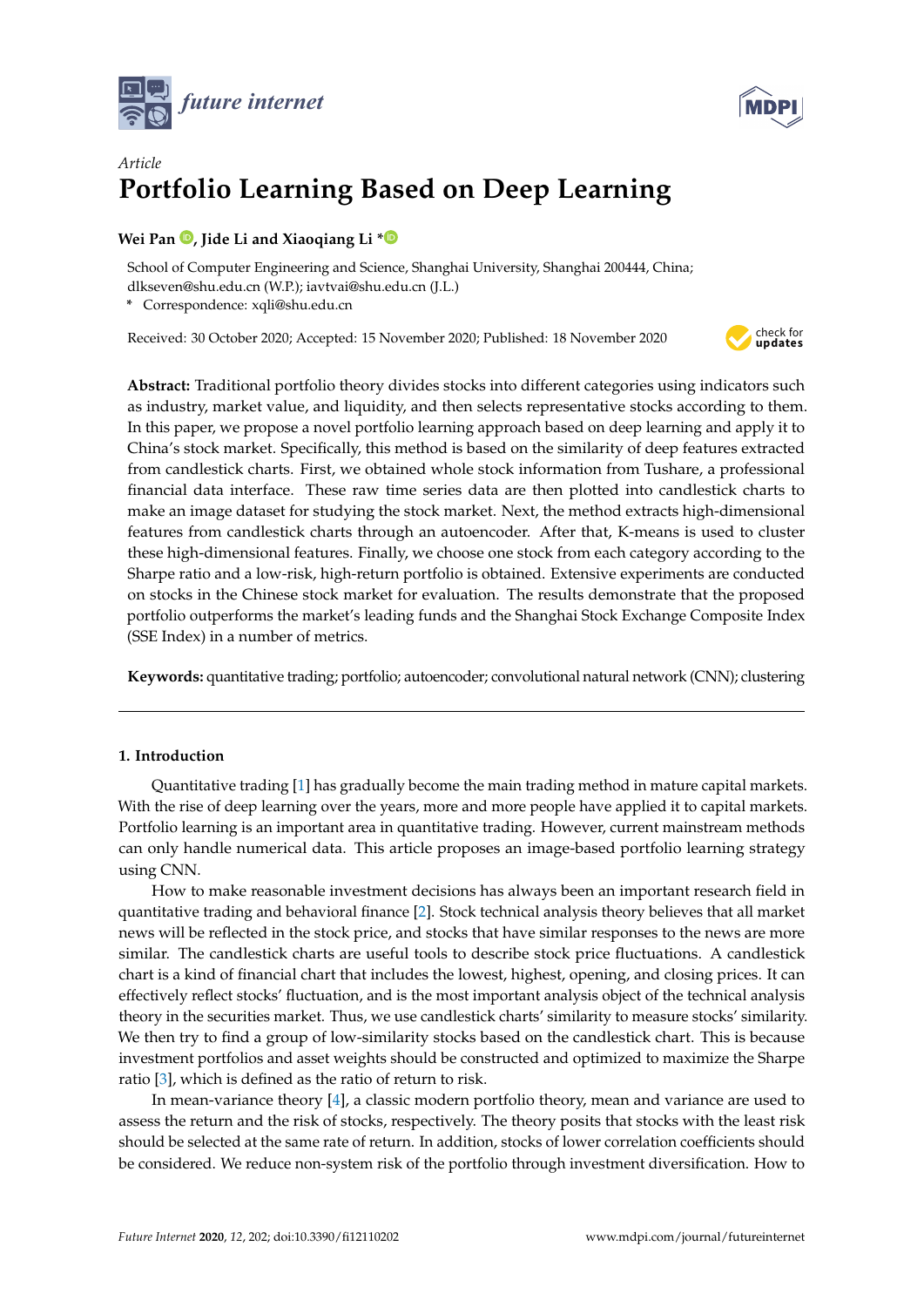choose a set of stocks with high return and the low a correlation coefficient while measuring stock similarity is particularly important.

However, most similarity assessments have the following problems: (1) Typically, time series are used to measure similarity through a linear metric, such as co-variance and Pearson. However, these metrics can only reflect the linear characteristics of stock fluctuations. (2) Data from the past *n* days is needed to estimate the co-variance, which may not describe the whole market well. In order to solve these problems, we propose a method for estimating similarity using features extracted by deep learning.

There have been a number of successful deep learning works in image processing. For example, the Convolutional Autoeocoder (CAE) [\[5\]](#page-10-4) and Bidirectional Generative Adversarial Networks (BiGANs) [\[6\]](#page-11-0) have achieved good results in image analysis. Amodei [\[7\]](#page-11-1) converts a 1D signal into a spectrogram (i.e., an image) in order to leverage the strength of CNNs to achieve promising recognition performance. Deep Q-network (DQN) [\[8\]](#page-11-2) takes in  $4 \times 84 \times 84$  images from Atari games as state representations, makes a decision based on state, and has beat the best human player in many games. For the same motivation, we explored the conversion of a four-channel stock time series (the lowest, highest, open, and close prices) to the candlestick chart, presenting the price history in the form of an image. In order to achieve end-to-end learning, we chose an unsupervised CAE to learn stock features from candlestick charts.

Therefore, the first innovation of this study is to use deep neural networks to encode candlestick charts into deep features. Compared with raw time series, deep feature extracted from candlestick charts can better reflect high-level information such as nonlinear trends and the semantics of stock movements. In addition, we propose a new method using image information for investment decision-making. Although some deep learning models, such as Long Short-Term Memory (LSTM) [\[9\]](#page-11-3) and Recurrent Neural Network (RNN) [\[10\]](#page-11-4) , have been applied to optimize the portfolio [\[11,](#page-11-5)[12\]](#page-11-6), they extract deep features from raw time series rather than candlestick charts for investment decision-making.

We built a new end-to-end model to obtain a portfolio. Steps include: (1) Using CAE to learn deep features from candlestick charts; (2) clustering the deep features, thus dividing all stocks in the market into clusters; (3) building a portfolio based on the clustering of the market. For visual representation learning, we made a dataset of 600 k candlestick charts and input them into CAE for feature learning. In the following clustering, deep features are used for similarity matching.

The rest of paper is organized as follows. In the next section, we go over previous works on deep learning and quantitative trading. Section [3](#page-2-0) introduces the proposed model in details. Experimental results are presented in Section [4.](#page-6-0) Finally, the whole paper is concluded in Section [5.](#page-10-5)

#### **2. Related Work**

Applying deep learning to portfolio selection has attracted a lot of attention from researchers, and many efforts have been dedicated to apply deep convolution networks to portfolio selection. Andrea Loreggia [\[13\]](#page-11-7) presented an automated methodology for producing an informative set of features utilizing a deep neural network. El-Yaniv [\[14\]](#page-11-8) and Borodin et al. [\[15\]](#page-11-9) surveyed the portfolio selection problem in the framework of competitive analysis. Parag [\[16\]](#page-11-10) considered a two-asset personal retirement portfolio and proposed several reinforcement learning agents for trading portfolio assets. Meanwhile, Reinforcement Learning (RL) has always been an important method in the field of quantitative trading. Wang et al. [\[17\]](#page-11-11) proposed AlphaStock, a novel reinforcement learning-based investment strategy enhanced by interpretable deep attention networks.

Except for performing portfolio learning, there are many additional ways to use deep learning to make stock price predictions. Takashi [\[18\]](#page-11-12) used a deep neural generative model for predicting daily stock price movements with new articles. Xiao Ding et al. [\[11\]](#page-11-5) proposed a deep learning method for event-driven stock market prediction. Bryan Lim [\[19\]](#page-11-13) introduced deep momentum networks—a hybrid approach that injects deep learning-based trading rules into the volatility scaling framework of time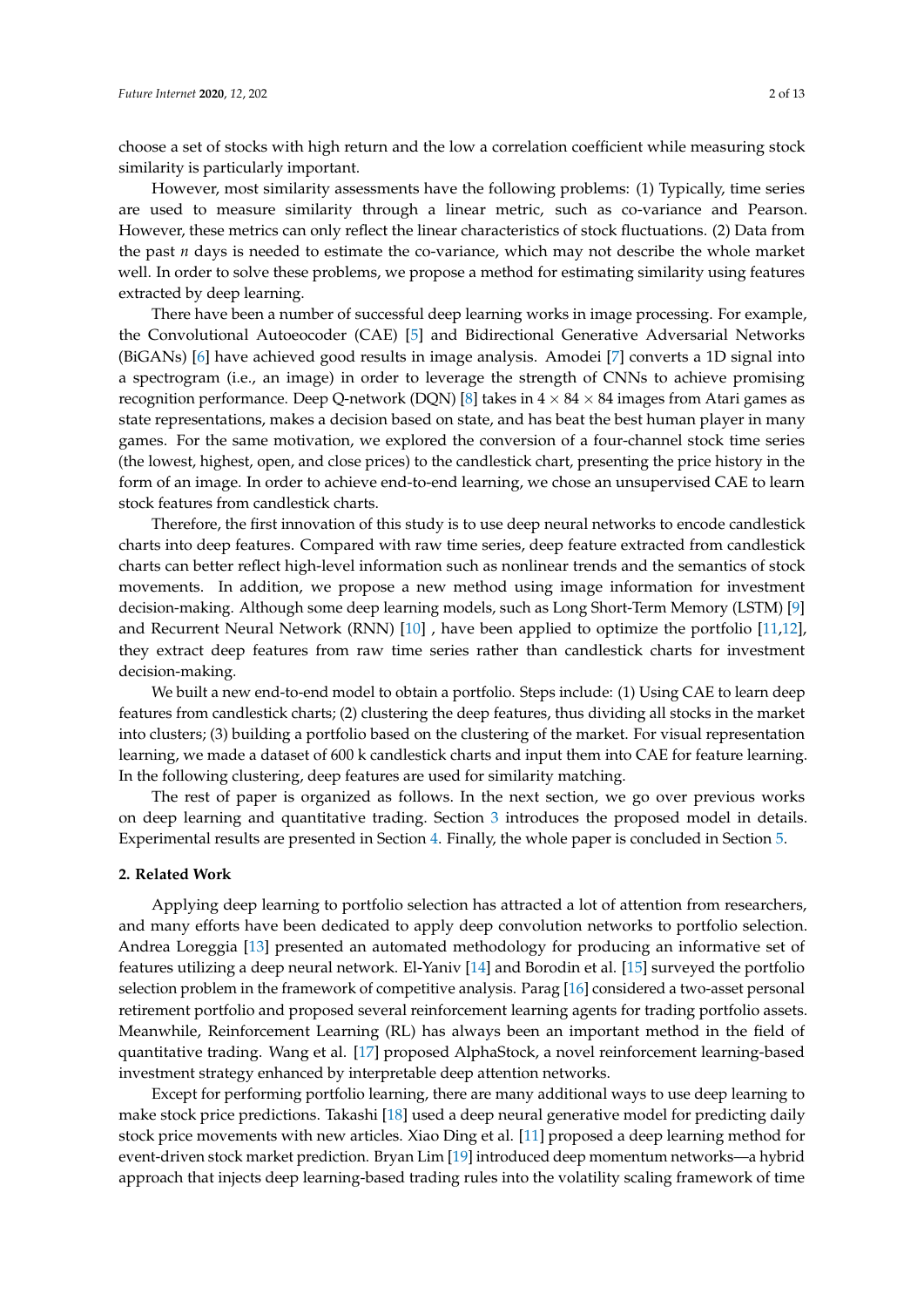series momentum. These methods for stock price prediction are based on natural language processing (NLP). Lehman [\[20\]](#page-11-14) presented the large-scale empirical application of reinforcement learning to the important problem of optimized trade execution in modern financial markets.

Deep learning models based on time series have been widely used for stock prediction. Vargas [\[21\]](#page-11-15) showed that CNN can be better than RNN in capturing semantics from texts and RNN is better in capturing context information and modeling complex temporal characteristics for stock market forecasting. However, both of them show some improvements when compared with previous studies. Akita [\[12\]](#page-11-6) proposed a novel application of deep learning models, Paragraph Vector, and Long Short-Term Memory (LSTM), to financial time series forecasting. They proposed an approach that converts newspaper articles into distributed representations via Paragraph Vector and models the temporal effects of past events on opening prices about multiple companies with LSTM.

Beside mainstream deep learning methods, other deep learning frameworks have also been applied to predicting stocks. Huang [\[22\]](#page-11-16) investigated and compared a Feed-forward Neural Network (FNN) and an Adaptive Neural Fuzzy Inference System (ANFIS) in stock prediction using fundamental financial ratios. This study showed that both architectures possess the ability to separate winners and losers from a sample universe of stocks, and the selected portfolios outperformed the benchmark. Singh [\[23\]](#page-11-17) used two-directional two-dimensional principal component analysis in stock prediction. The performance was evaluated on Google stock price multimedia data (chart) from NASDAQ. This work showed that deep learning can improve stock market forecasting accuracy. Chong et al. [\[24\]](#page-11-18) applied three unsupervised feature extraction methods, principal component analysis, autoencoder, and the restricted Boltzmann machine, to high-frequency intraday stock returns to predict future market behavior. This study offered practical insights and potential applications.

Existing methods in the portfolio learning and stock price prediction areas ignore the use of images of stock price fluctuations. Their models only use the time series data or the text data of news. We believe that image data contain more high-level information that has not been explored. Hence, we propose a new portfolio selecting model base on image data.

# <span id="page-2-0"></span>**3. Method**

The theoretical basis for our entire portfolio learning model is Markowitz's portfolio theory. This theory believes that the smaller the correlation between investments in a group of products, the stronger the ability of the entire portfolio is when resisting nonsystem risks. We use a clustering algorithm as a measure of similarity of stock features. Stocks with low similarity and a high Sharpe ratio are selected from each category. In this way, the theoretically highest-quality portfolio can be chosen. Our entire end-to-end investment decision process includes three main modules:

Our first module is mainly composed of a CAE. We use deep feature learning to learn information from a high dimensional candlestick chart. The extracted deep feature will be embed into a 512-dimensional vector. This vector can provide quantitative and semantic information for the candlestick chart.

The second module provides a data-driven market segmentation. We use K-means to cluster the features, and then choose one feature from each cluster and use their corresponding stocks to make a portfolio. The clustering algorithm is equivalent to measuring similarity of the stock features. Note that the stock similarity embedded in our clustering method can reflect a nonlinear correlation.

The third module includes the stock selection method in the portfolio and backtesting; the Sharpe ratio is used to choose the best stock in each class for portfolio construction. Next we will introduce Markowitz's portfolio theory and the three modules of our model in details.

#### *3.1. Markowitz Mean-Variance Model*

Markowitz portfolio theory [\[4\]](#page-10-3) is the beginning of the modern portfolio. It believes that the smaller the asset prices correlation, the better the portfolio can resist nonsystem risks. This theory supposes that investors make a portfolio among *n* risk assets and risk-free assets.  $r_i$  ( $i = 1, 2, \cdots, n$ ) is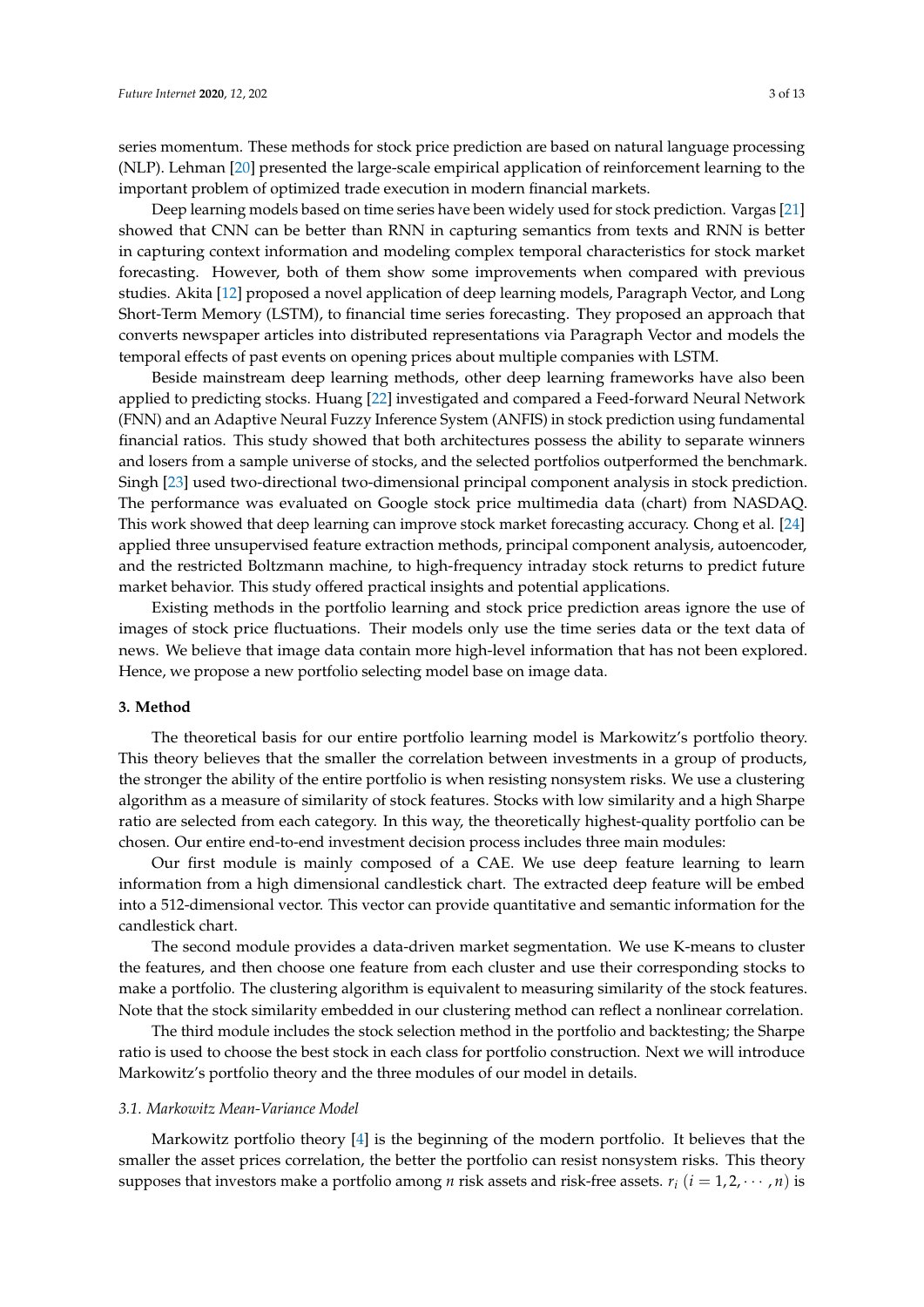the *i*-th asset return, and  $r_{it}$  ( $t = 1, 2, \cdots, T$ ) is the asset return rate *i* in historical period *t*. Then the asset return mean  $\mathbb{E}(r_i)$  and variance  $\mathbb{V}(r_i)$  are respectively expressed as:

$$
\mathbb{E}(r_i) = \frac{1}{T} \sum_{t=1}^{T} r_{it} \tag{1}
$$

$$
\mathbb{V}(r_i) = \mathbb{E}(r_i - \mathbb{E}(r_i))^2 = \frac{1}{T} \sum_{t=1}^T (r_{it} - \mathbb{E}(r_i))^2
$$
 (2)

The co-variance of the return of assets *i* and the return of assets *j* is expressed as:

$$
Cov(r_i, r_j) = \mathbb{E}((r_i - \mathbb{E}(r_i))((r_j - \mathbb{E}(r_j))) = \frac{1}{T} \sum_{t=1}^{T} (r_{it} - \mathbb{E}(r_i)) (r_{jt} - \mathbb{E}(r_j))
$$
(3)

Let  $x_i$  be the asset allocation weight of the *i*-th asset. The expected return of a portfolio  $r = \sum_{i=1}^{n} x_i r_i \mathbb{E}(r)$  and its variance  $\mathbb{V}(r)$  can be expressed as:

$$
\mathbb{E}(r) = \mathbb{E}\left(\sum_{i=1}^{n} r_i x_i\right) = \sum_{i=1}^{n} \mathbb{E}(r_i) x_i
$$
\n(4)

$$
\mathbb{V}(r) = \mathbb{V}\left(\sum_{i=1}^{n} r_i x_i\right) = \sum_{i=1}^{n} \sigma_i^2 x_i^2 + \sum_{i=1}^{n} \sum_{j=1, j \neq i}^{n} \sigma_{ij} x_i x_j \tag{5}
$$

To minimize the risk to the portfolio while satisfying the expected return, we obtain the classical M-V model as follows:

$$
\min_{x_i} \sum_{i=1}^n \sigma_i^2 x_i^2 + \sum_{i=1}^n \sum_{j=1, j \neq i}^n \sigma_{ij} x_i x_j
$$
\n
$$
s.t. \sum_{i=1}^n r_i x_i = R_0
$$
\n
$$
\sum_{i=1}^n x_i = 1
$$
\n
$$
x_i \ge 0 \ (i = 1, 2, \dots, n)
$$
\n(6)

where  $R_0$  stands for the expected return of portfolio.

# *3.2. Constructing the Dataset*

Deep learning has worked well in many computer vision tasks; it can capture the high-level feature of images. The candlestick chart can represent stock price fluctuations, and our model tries to use the CAE to capture the high-level features of candlestick charts. Before using image data to train the CAE, we need to obtain the raw time series of all stocks through Tushare, which are then used to make the images. Daily trading data for each stock include the opening price, closing price, highest price of the day, and lowest price of the day. We then use computer graphics technology to convert raw time series into candlestick charts. The candlestick charts are drawn as RGB images. If the opening price is higher than the closing price, the bar color is red. If the opening price is lower than the closing price, the bar color is green. It is worth noting that the way in which China draws candlestick charts is the opposite to that of foreign countries. We used the day-frequency data of every 20 trading days to draw the candlestick charts.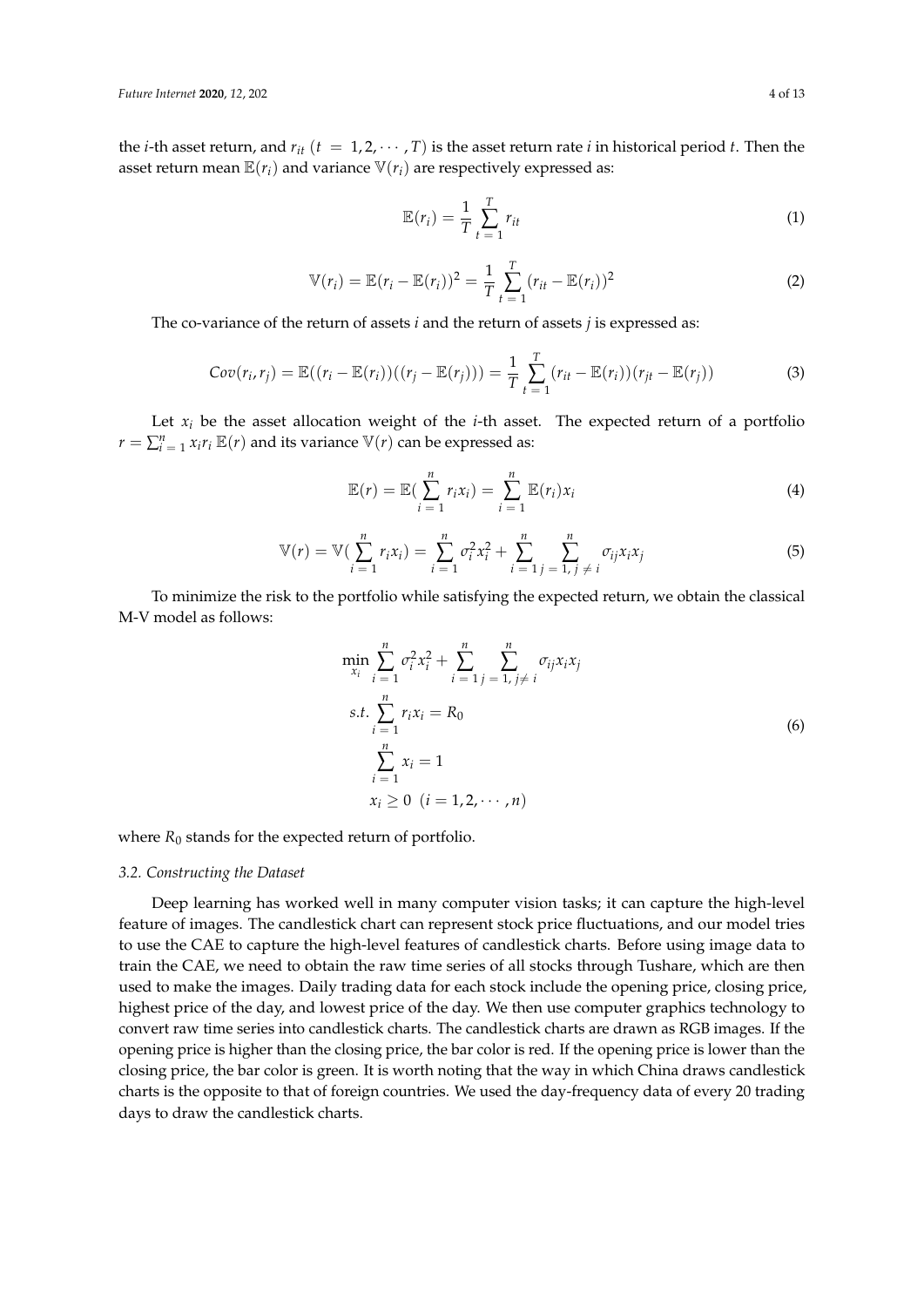#### *3.3. Feature Extraction*

Our CAE framework and pipeline are summarized in Figures [1](#page-4-0) and [2.](#page-4-1) The encoder module of this model is based on ResNet-34, which is a widely-used and successful feature extraction network. The structure of this module strictly obeys the standard ResNet-34, and gives an output vector of 512 dimensions. The 512-dimensional vector obtained by the encoder is fully connected to the following 800-dimensional vector, which is the input layer of the decoder. The decoder takes in the 800-dimensional vector and reconstructs the candlestick through four upsampling layers.

<span id="page-4-0"></span>

**Figure 1.** Schematic illustration of our investment decision pipeline.

<span id="page-4-1"></span>

**Figure 2.** The structure of the CAE. The encoder structure is ResNet-34. The decoder has four upsampling layers.

The 800-dimensional vector is reshaped to a tensor of size  $5 \times 5 \times 32$  before feeding it into the decoder, and a candlestick chart is reconstructed accordingly. We chose  $5 \times 5$  as the size of the first layer of the decoder, such that we can reconstruct the  $84 \times 84$  candlestick chart through four upsampling layers. Moreover, a dimension of 800 was chosen because the input vector is required to be reshaped to 32 feature maps of size  $5 \times 5$ . Subsequently, we used the L2 loss to constraint the difference between the raw image and the reconstructed image. The whole CAE training is completed when the loss converges. Finally we used the encoder part of the CAE to encode the candlestick chart to a 512-dimensional vector.

#### *3.4. Clustering Candle Feature*

After we used CAE to encode the candlestick chart into 512-dimensional vector, our next goal was to obtain a portfolio through this feature. A clustering model was applied to obtain *n* clusters. We then utilized the Sharpe ratio as a stocks selecting standard, and the stock with the largest Sharpe ratio was chosen from each cluster. Here we introduced K-means [\[25\]](#page-11-19), the clustering algorithm in our model.

For a given dataset containing *n* points, every point is a *d* dimension vector. The dataset can be formally expressed as  $X = \{x_1, x_2, \cdots, x_i, \cdots, x_n\}$ , where  $x_i \in \mathbb{R}^d$ . The K-means clustering algorithm can divide the dataset into *K* categories  $C = \{c_k, i = 1, 2, \cdots K\}$ . Each category represents a cluster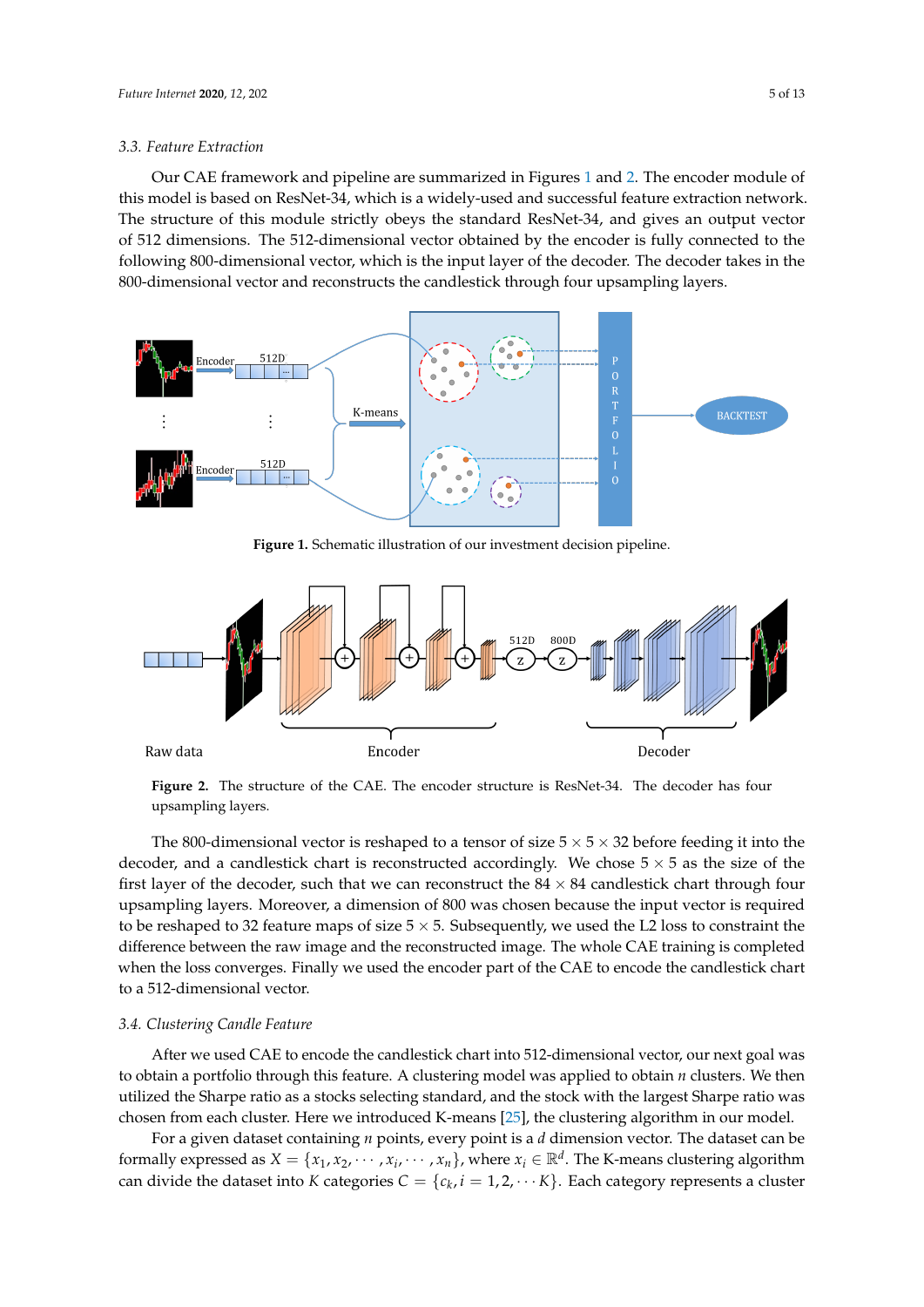$c_k$ , and each cluster  $c_k$  has a clustering center  $\mu_i.$  The algorithm selects the Euclidean distance as the similarity and distance measure, and calculates the square sum of the distance between each point in the cluster and the clustering center  $\mu_i$ .

$$
J(c_k) = \sum_{x_i \in C_k} ||x_i - \mu_k||^2
$$
 (7)

The goal of clustering is to minimize the total sum of squared distances of various types  $J(C) = \sum_{k=1}^{K} J(c_k).$ 

$$
J(C) = \sum_{k=1}^{K} J(c_k) = \sum_{k=1}^{K} \sum_{x_i \in C_k} ||x_i - \mu_k||^2 = \sum_{k=1}^{K} \sum_{i=1}^{n} d_{ki} ||x_i - \mu_k||^2
$$
(8)

where  $d_{ki} =$  $\int 1$ , if  $x_i \in c_k$ 0, if  $x_i \notin c_k$ 

According to the least squares method and Lagrange's theorem, the cluster center  $\mu_k$  should be taken as the average value of the data points of the category *c<sup>k</sup>* .

The K-means clustering algorithm starts with an initial *K* category division, and then assigns each data point to each category to reduce the total sum of squared distances.

Our model uses the K-means algorithm, *d* is 512 and the *n* is our stock number 1253. With K-means dividing the stocks into *K* clusters, the portfolio is obtained.

#### *3.5. Construction Portfolio and Backtesting*

In this section, we first introduce how to construct a portfolio every ten days based on clustering structure. We then introduce several important indicators in backtesting to evaluate the whole strategy. Finally, the complete backtesting process is introduced.

Sharpe ratio: Sharpe ratio is the most important index to evaluate the quality of an asset. It is defined as follows:

$$
\text{Sharpe ratio} = \frac{\mathbb{E}(R_p) - R_f}{\sigma_p} \tag{9}
$$

where  $\mathbb{E}(R_p)$  and  $R_f$  are the portfolio's expected return and risk-free rate, respectively, and  $\sigma_p$  is the portfolio's standard deviation. The Sharpe ratio is an indicator used to measure the returns that can be obtained by measuring unit risk. The Sharpe ratio implies a trade-off between return and anti-risk ability.

Construction Portfolio: Let *r* ∗ *k* be the asset with the highest Sharpe ratio in the *k*-th cluster; we construct the portfolio by choosing  $r_k^*$  in each cluster:

$$
r_k^* = \arg\max_p \frac{\mathbb{E}(R_p) - R_f}{\sigma_p}, p \in c_k, k = 1, \cdots, K
$$
 (10)

Total Return: The total return *r<sup>t</sup>* is defined as follows:

$$
r_t = (V_f - V_i) / V_i \tag{11}
$$

where  $V_i$  and  $V_f$  are the initial and final values, respectively. For example, when calculating daily return, *V<sup>i</sup>* and *V<sup>f</sup>* represent yesterday's closing price and today's closing price, respectively.

Maximum Drawdown: Maximum drawdown (MDD) is defined as the peak-to-trough decline of an investment during a specific period:

$$
MDD = \frac{V_p - V_t}{V_p} \tag{12}
$$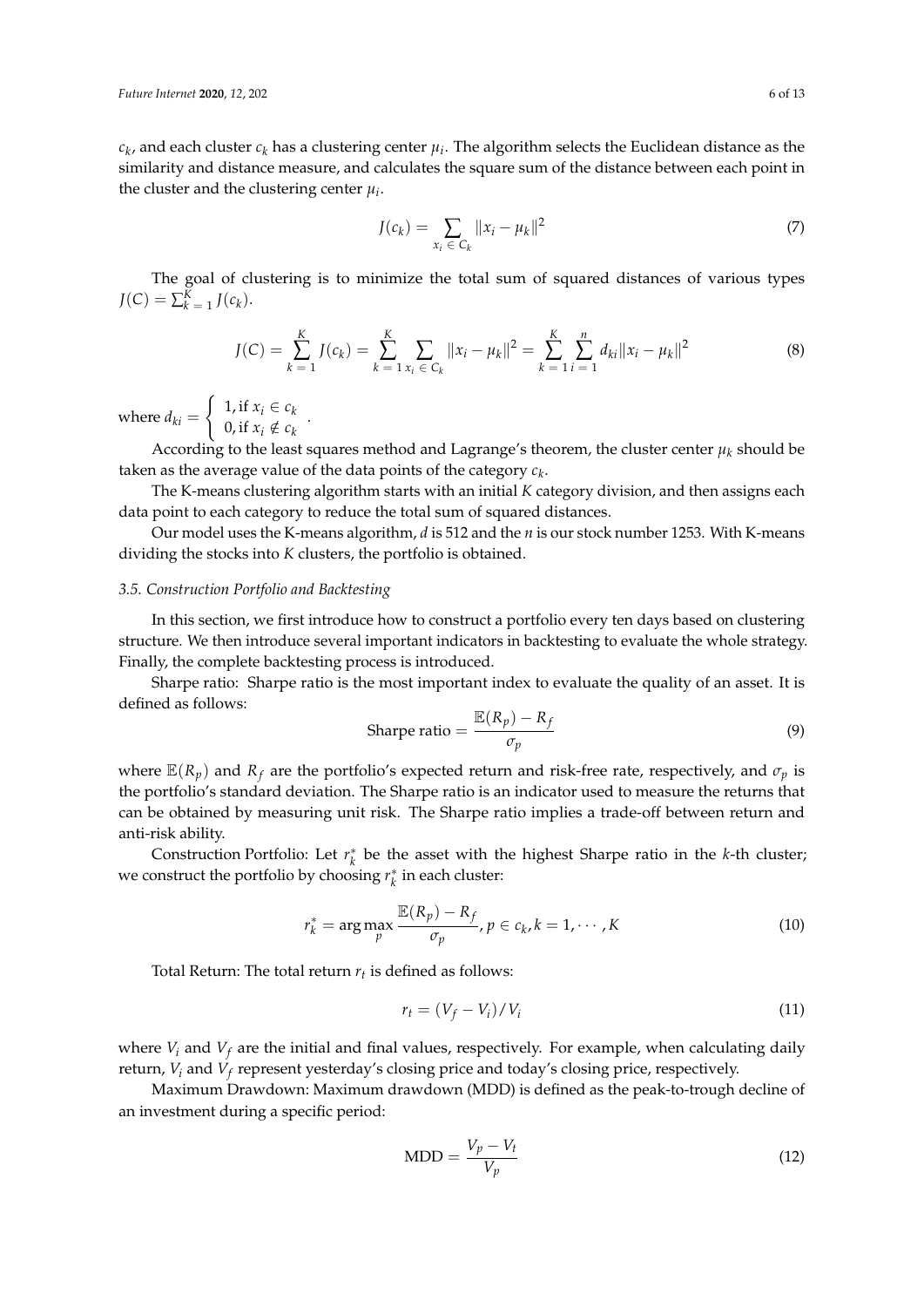where  $V_t$  and  $V_p$  represent the lowest value and the highest value, respectively.

Backtesting: We first extract the high-level features of a candlestick chart of 20 days. The K-means algorithm is then applied to obtain stock market segmentation. We select the asset with the largest Sharpe ratio in each cluster to form a portfolio. This portfolio will be held for one period, which is defined as 10 days in our experiment. After 10 days, we sell this portfolio and obtain the return of this period. The whole process is shown in Figure [3.](#page-6-1) The total return of the 10 days is the sum of the every stock return in the portfolio.

<span id="page-6-1"></span>

**Figure 3.** The process of backtesting. For each period, we obtain the portfolio based on 20 trading days and hold it for 10 days. This repeats for all periods. *n* is the number of total trading periods.

Asset Allocation: Each stock in the portfolio obtained through our model is allocated 1/*K* of the total investment.

## <span id="page-6-0"></span>**4. Experiments**

In this section, we first introduce the dataset and parameters used in the experiment. Then results of two experiments are presented. In the first experiment, we compared the performance of AlexNet [\[26\]](#page-12-0), VGG [\[27\]](#page-12-1), DenseNet [\[28\]](#page-12-2), ResNet [\[29\]](#page-12-3) and ShuffleNet [\[30\]](#page-12-4) as encoders in backtesting. In the second experiment, portfolios of different stock numbers are compared. In the third experiment, the investment strategy given by our model is compared with existing funds.

## *4.1. Dataset and Setting*

Our dataset is based on the 1253 representative stocks in the Shanghai Stock Exchange. The stock trading days are from 1 January 2017 to 31 December 2018. The price of the stocks was split-adjusted. For each 20 trading days, a candlestick chart was generated from the four-channel (the lowest, highest, opening, and closing prices) time series of a stock. In total, our dataset contains 600 k candlestick charts generated from 1253 stocks of shanghai stock market. Except for the stock data, we also obtained all funds' data from Tushare. We used the funds data to compare them with our model's return.

Our model was trained on a Nvidia 2080TI GPU with 11 GB RAM. The deep learning framework Pytorch and machine learning library Sklearn were used to train our model. The size of the candlestick charts were fixed to  $84 \times 84$  during training and evaluating process. The training batch size was 64 and the learning rate is set to 0.001. We used the Adam optimizer.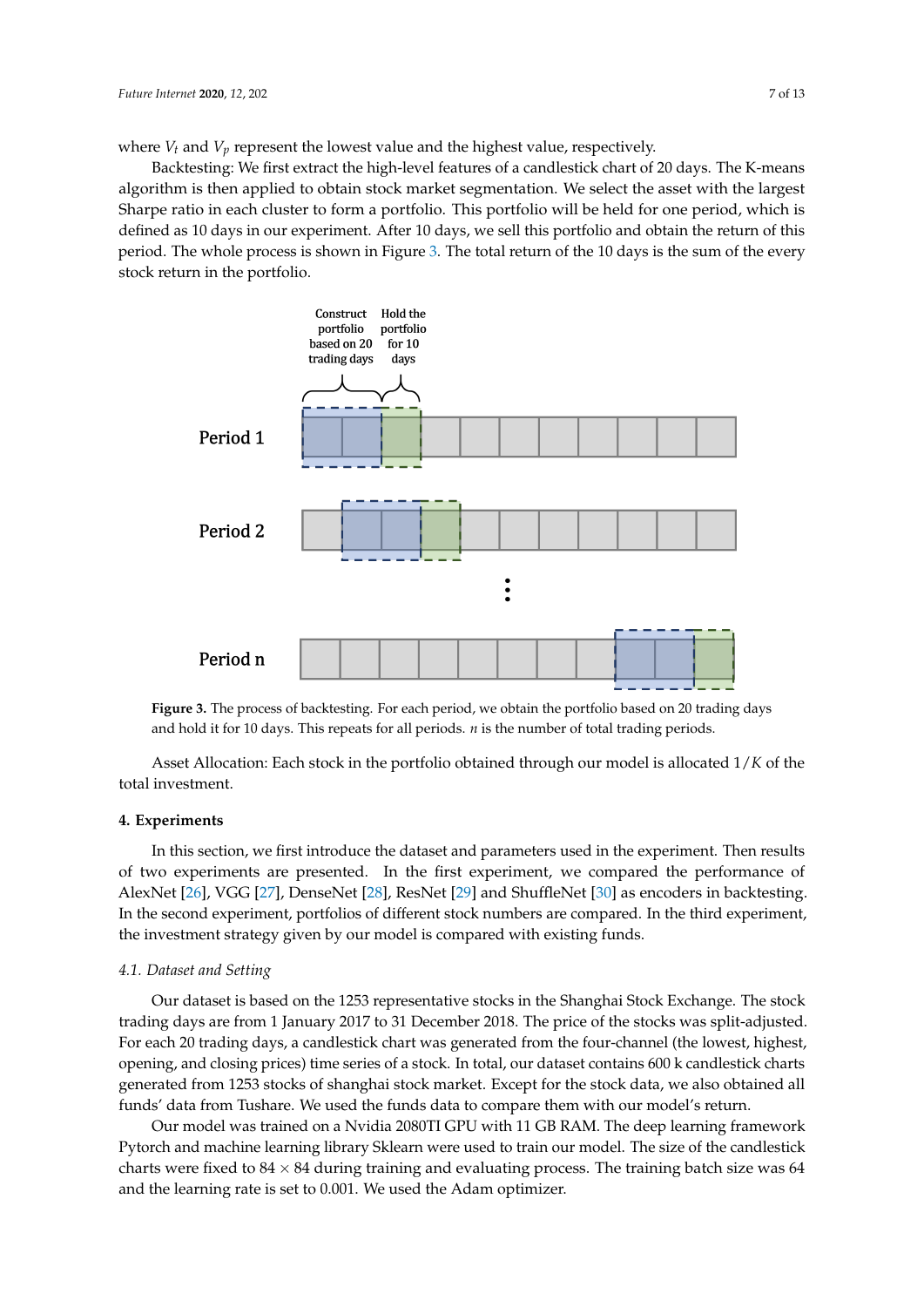#### *4.2. Experiment 1: Different Network Performance*

In Figure [2,](#page-4-1) we show the autoencoder used in our model. Various network architectures were compared to find the best encoder structure, while the decoder structure remained the same, which consists of four upsampling layers. In backtesting, total return, daily Sharpe ratio, max drawdown, daily mean return, monthly mean return, and yearly mean return were used to evaluate the performance of different encoders. For network architectures, we tried AlexNet, VGG, DenseNet, ResNet, and ShuffleNet. As can be seen in Figure [4,](#page-7-0) ResNet achieved the best result in total return. Additionally, the training speed of ResNet was fast. In Table [1,](#page-7-1) experimental results are shown. Except for the total return, ResNet also achieved the best results in daily Sharpe ratio, daily mean return, monthly mean return, and yearly mean return.

<span id="page-7-0"></span>

<span id="page-7-1"></span>**Figure 4.** Comparison of different networks' performance in total return. ResNet obtained the best result among all network structures. The abscissa is the time, ranging from the first trading day on 1 January 2017 to the last trading day on 31 December 2018. The ordinate is the rate of return.

| Table 1. Different networks' performance. |  |
|-------------------------------------------|--|
|-------------------------------------------|--|

|                   | VGG       | <b>DeseNet</b> | <b>ResNet</b> | AlexNet   | <b>ShuffleNet</b> |
|-------------------|-----------|----------------|---------------|-----------|-------------------|
| Total Ret.        | $-9.95%$  | $-3.06%$       | $37.62\%$     | $-4.77\%$ | $0.07\%$          |
| Daily Sharpe      | $-0.15$   | 0.02           | 0.73          | 0.04      | 0.11              |
| Max Drawdown      | 40.66%    | 33.33%         | 38.33%        | 31.26%    | 30.78%            |
| Daily Mean Ret.   | $-3.08%$  | $0.47\%$       | 20.62%        | $-0.42\%$ | 2.23%             |
| Monthly Mean Ret. | $-1.84\%$ | $1.22\%$       | 22.30%        | $0.08\%$  | $2.55\%$          |
| Yearly Mean Ret.  | $-4.86\%$ | $-1.76%$       | 18.55%        | $-2.52\%$ | $-0.06\%$         |

The experimental results show that ResNet achieved the best results in most indicators and thus has the best overall performance. Thus, we choose ResNet as the network structure of the model encoder in the remaining experiments.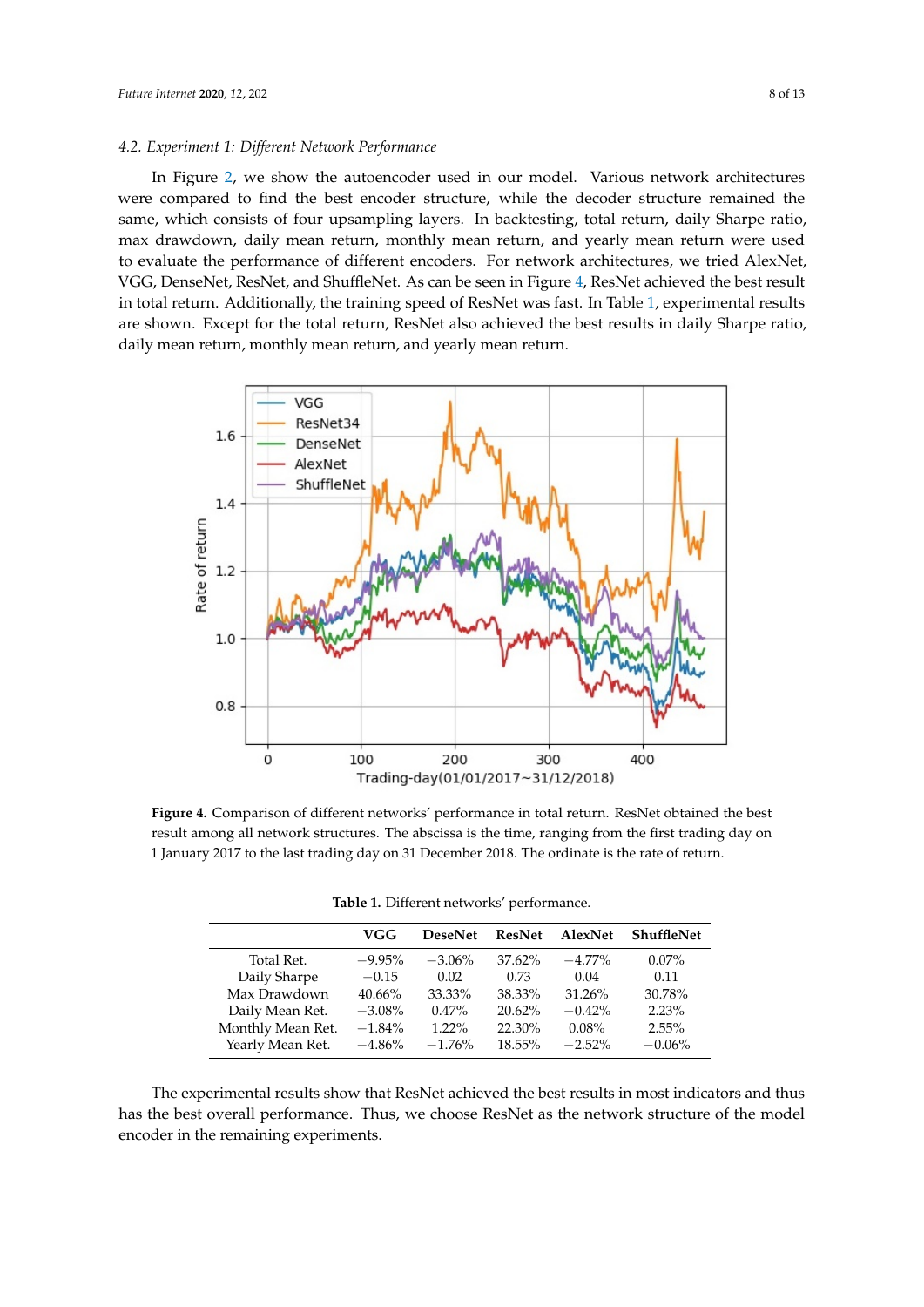#### *4.3. Experiment 2: Different Stock Numbers of the Portfolio*

We compared the asset volatility curve of a portfolio of different stock numbers. In Figure [5,](#page-8-0) asset volatilities of the stock numbers 5, 10, 20, and 50 are displayed. These deep portfolios (DPs) will be named DP-5, DP-10, DP-20, and DP-50, respectively, in the following contents. The abscissa stands for the trading days, and the ordinate is the rate of return. Among all the portfolios, DP-5, DP-10, and DP-20 shared similar trends, while DP-50 had almost the same trend as the SSE Index. This means that DP-50 has no obvious advantages over the SSE Index, and we will pay more attention to portfolios with stock numbers of 5, 10, and 20. In Figure [5,](#page-8-0) it can be observed that DP-20 achieved the highest rate of return in most trading days. Table [2](#page-8-1) shows more detailed data of the proposed deep portfolios. Of all the portfolios, DP-20 achieved the best results in total return, daily Sharpe ratio, daily mean return, monthly mean return, and yearly mean return; however, the max drawdown of DP-20 was the worst. DP-5 obtained the best max drawdown.

<span id="page-8-0"></span>

<span id="page-8-1"></span>**Figure 5.** Comparison between different numbers of clusters in portfolios. The abscissa is the time from the first trading day on 1 January 2017 to the last trading day on 31 December 2018. The ordinate is the rate of return.

**Table 2.** Comparison of clustering numbers.

| <b>DP-5</b> | <b>DP-10</b> | $DP-20$   | <b>DP-50</b> | <b>SSE Index</b> |
|-------------|--------------|-----------|--------------|------------------|
| $-1.36\%$   | $9.38\%$     | $37.62\%$ | $-20.12\%$   | $-20.47%$        |
| 0.12        | 0.21         | 0.73      | $-0.36$      | $-0.37$          |
| 28.88%      | 37.44%       | 38.33%    | 33.31%       | $30.2\%$         |
| 1.68%       | 7.40%        | 20.62%    | $-9.6%$      | $-10.33\%$       |
| 0.18%       | $7.64\%$     | 22.30%    | $-8.82%$     | $-0.83%$         |
| $-0.68%$    | 4.16%        | 18.55%    | $-9.95%$     | $-10.22\%$       |
|             |              |           |              |                  |

It is important to state that an appropriate number of portfolio stocks gives a high total return. Too large a quantity will cause the entire investment portfolio to be highly consistent with the SSE Index. Too small a quantity will make the strategy lack stability. In order to better analyze the performance of our strategy, the SSE Index was compared with our portfolios. Similar to experiment 1, the daily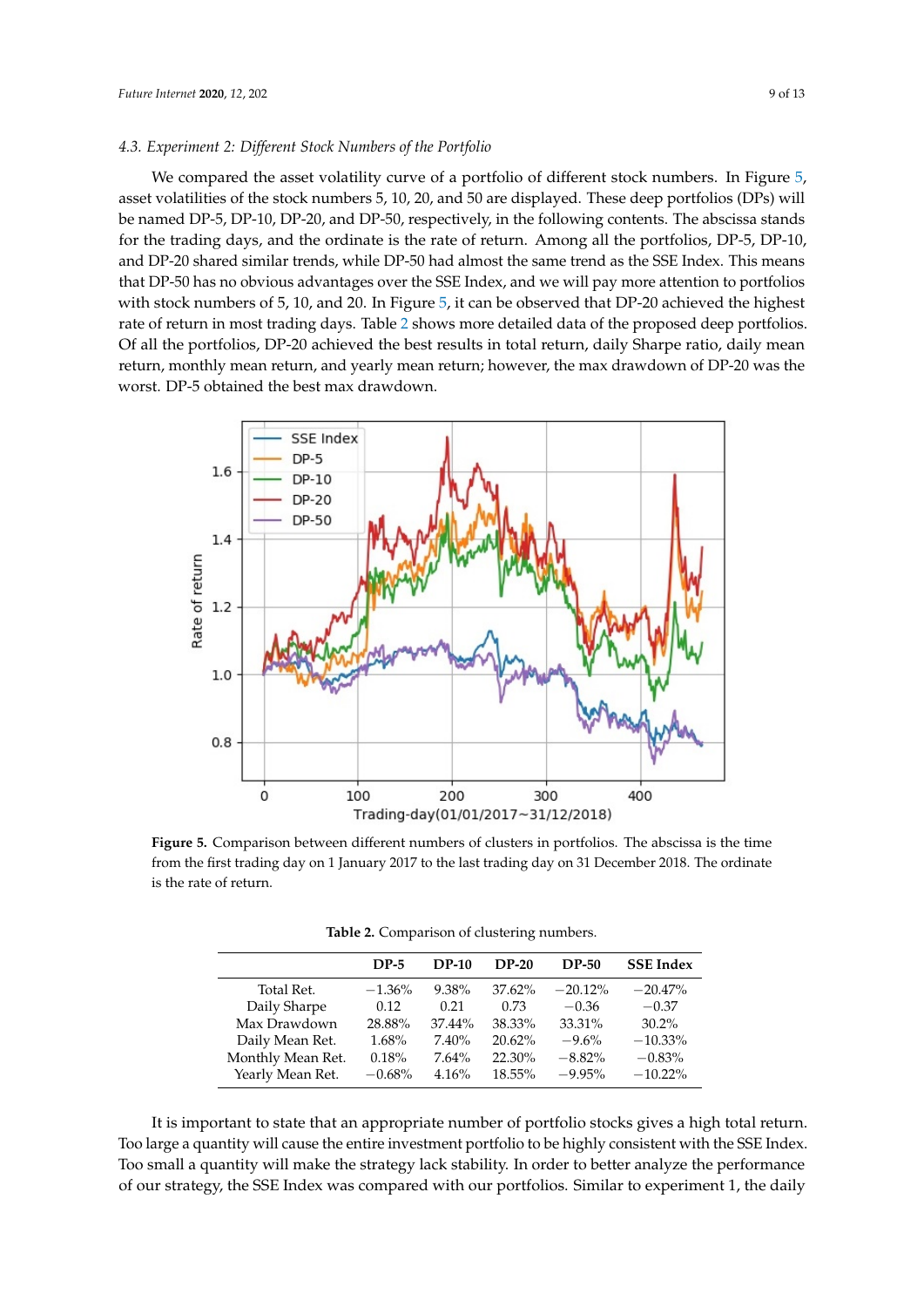Sharpe ratio, daily mean return, monthly mean return, and yearly mean return were used to evaluate the different portfolios.

## <span id="page-9-2"></span>*4.4. Experiment 3: Comparison with Existing Funds and SSE Index*

In order to better analyze the effectiveness of our strategy, we compared DP-5 with the E Fund strategy growth (EFS), HuaAn Fund Second-board Market 50 (HAF50), the Fullgoal Fund Shanghai Securities Composite Index (FFS), and the SSE Index.

Figure [6](#page-9-0) shows that DP-5 and EFS performed better than the other two funds in rate of returns. As is shown in Table [3,](#page-9-1) DP-5 obtained the best performance on the total return, daily Sharpe ratio, daily mean return, monthly mean return and yearly mean return. Only on the max drawdown metric did EFS outperform DP-5.

<span id="page-9-0"></span>

<span id="page-9-1"></span>**Figure 6.** Comparison with existing funds and the SSE Index. The abscissa is the time from the first trading day on 1 January 2017 to the last trading day on 31 December 2018. The ordinate is the rate of return.

**Table 3.** Comparison of well-known funds.

| <b>DP-5</b> | <b>EFS</b> | <b>HAF</b> | <b>FFS</b> | <b>SSE Index</b> |
|-------------|------------|------------|------------|------------------|
| $-1.36\%$   | $-17.12\%$ | $-54.92%$  | $-18.53\%$ | $-20.47\%$       |
| 0.12        | $-0.59$    | $-1.44$    | $-0.67$    | $-0.37$          |
| 28.88%      | 25.28%     | 55.97%     | 25.29%     | $30.2\%$         |
| 1.68%       | $-6.71\%$  | $-35.98%$  | $-6.53\%$  | $-10.33\%$       |
| 0.18%       | $-0.55\%$  | $-2.88%$   | $-2.88%$   | $-0.83\%$        |
| $-0.68%$    | $-6.9\%$   | $-27.40%$  | $-6.92\%$  | $-10.22\%$       |
|             |            |            |            |                  |

The total return metric showed than our model obtained the biggest total return by a large margin, which means our portfolio will bring more returns in practical investment. Since the Sharpe ratio of DP-5 was bigger than that of other funds and the SSE Index, our portfolio involves a smaller risks at the same return. Max drawdown is an important metric in the finance area. Although we did not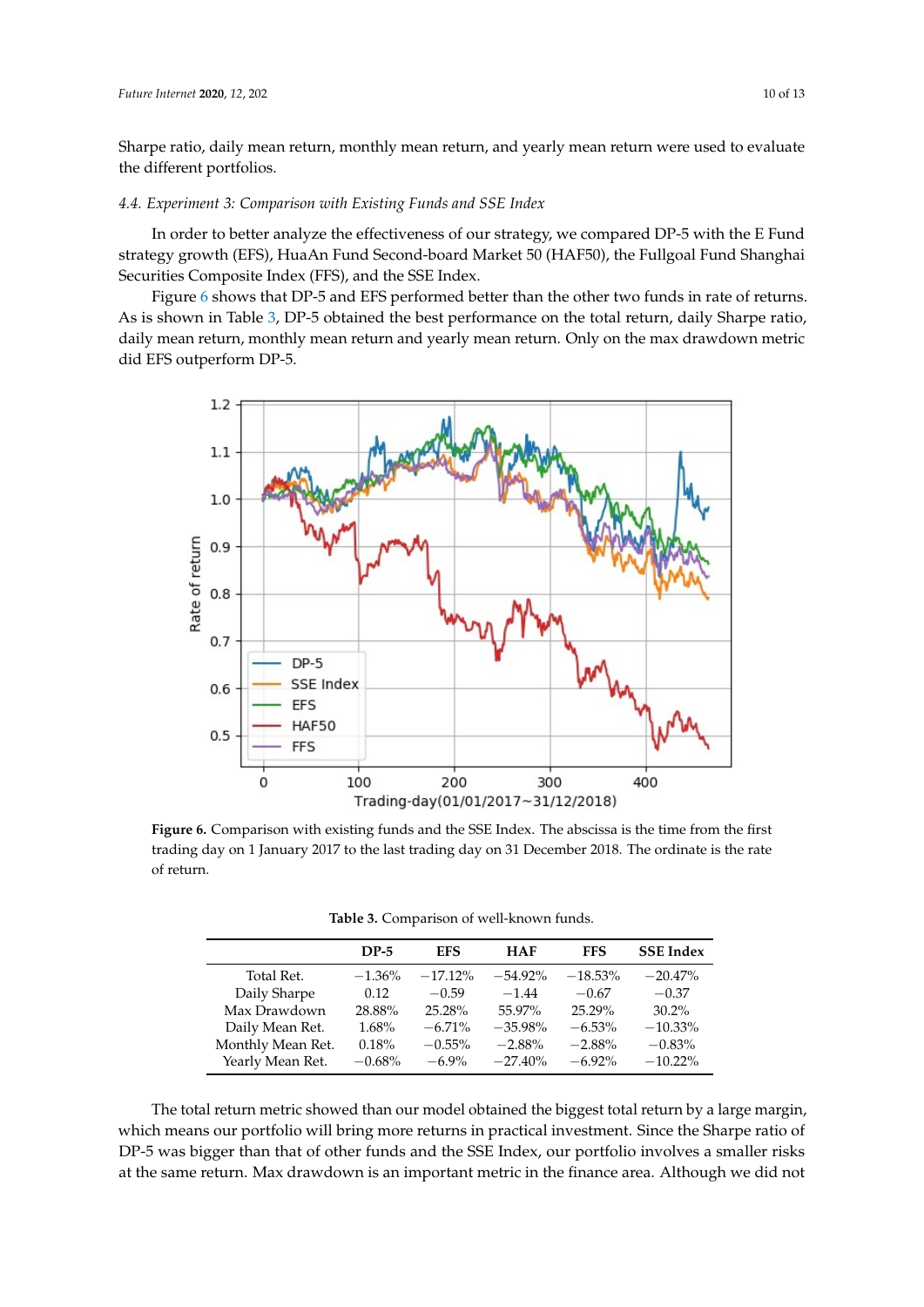obtain the best result in the max drawdown criteria, there was only a small gap between our model and the leading fund, EFS.

Our portfolio also outperformed competitors in three other indicators: daily mean return, monthly mean return, and yearly mean return. It achieved good results in several important indicators, which shows that our model is effective.

We must emphasize that each of the stocks we selected has one of the largest Sharpe ratios from its own cluster. Meanwhile, since the stocks were chosen from different clusters, they have low correlations with each other. As a result, our portfolio yields not only a more attractive risk-adjusted return but also stronger capability against unsystematic risk. Unlike raw data, which give equal attention to different variables, a candlestick chart allocates distinct colors and shapes to different stock trends, thus offering a clearer orientation. Our model can have a better understanding of the market based on the high-level information extracted from candlestick charts, and numerical experiments have already confirmed this viewpoint forcefully.

Portfolio theory points out that non-system risk can be reduced by selecting a group of stocks with a low correlation coefficient. Indicators such as market value and liquidity have been widely used as a similarity measurement by various fund companies in the securities market. In Section [4.4,](#page-9-2) we compare our model with several companies' funds. From the results of experiment 3, we can see that our portfolio led on a number of indicators. This proves that the similarity measurement based on the deep features of candlestick charts is effective, and CNN can capture the correlation of stocks.

#### <span id="page-10-5"></span>**5. Conclusions**

In this paper, we produced a candlestick chart dataset for the Chinese Shanghai Stock Exchange market and proposed a candlestick-based portfolio learning model. This model makes a portfolio through three steps. In the first step, the method learns deep features from candlestick charts using a CAE encoder. In the second step, the K-means algorithm is used to cluster candlestick charts' features. In the third step, our model builds a portfolio by selecting the stock with the maximal Sharpe ratio in each cluster. Experimental results show that: (1) ResNet has a better effect feature extraction than other networks. (2) Among all portfolios, DP-20 obtained the best performance. (3) Our portfolio exceeds the SSE Index and many well-known funds in many metrics.

For future studies, there is still much room for exploration and improvement of the model. For example, we can also try training the model on longer or shorter time periods (weekly candlestick charts or minute candlestick charts). We can also verify the model in more markets, such as the Shenzhen Stock Exchange market. We can also try to apply more knowledge in the field of deep learning to the quantitative trading.

**Author Contributions:** Data curation, W.P.; Methodology, W.P.; Resources, X.L.; Writing—original draft, W.P. and J.L.; Writing—review and editing, X.L. All authors have read and agreed to the published version of the manuscript.

**Funding:** This research received no external funding.

**Conflicts of Interest:** The authors declare no conflict of interest.

#### **References**

- <span id="page-10-0"></span>1. Chan, E. *Quantitative Trading: How to Build Your Own Algorithmic Trading Business*; John Wiley & Sons: Hoboken, NJ, USA, 2009; Volume 430.
- <span id="page-10-1"></span>2. Ritter, J.R. Behavioral finance. *Pac. Basin Financ. J.* **2003**, *11*, 429–437. [\[CrossRef\]](http://dx.doi.org/10.1016/S0927-538X(03)00048-9)
- <span id="page-10-2"></span>3. Sharpe, W.F. The sharpe ratio. *J. Portf. Manag.* **1994**, *21*, 49–58. [\[CrossRef\]](http://dx.doi.org/10.3905/jpm.1994.409501)
- <span id="page-10-3"></span>4. Markowitz, H. Portfolio selection. *J. Financ.* **1952**, *7*, 77–91.
- <span id="page-10-4"></span>5. Masci, J.; Meier, U.; Cire¸san, D.; Schmidhuber, J. Stacked convolutional auto-encoders for hierarchical feature extraction. In Proceedings of the International Conference on Artificial Neural Networks, Espoo, Finland, 14–17 June 2011; pp. 52–59.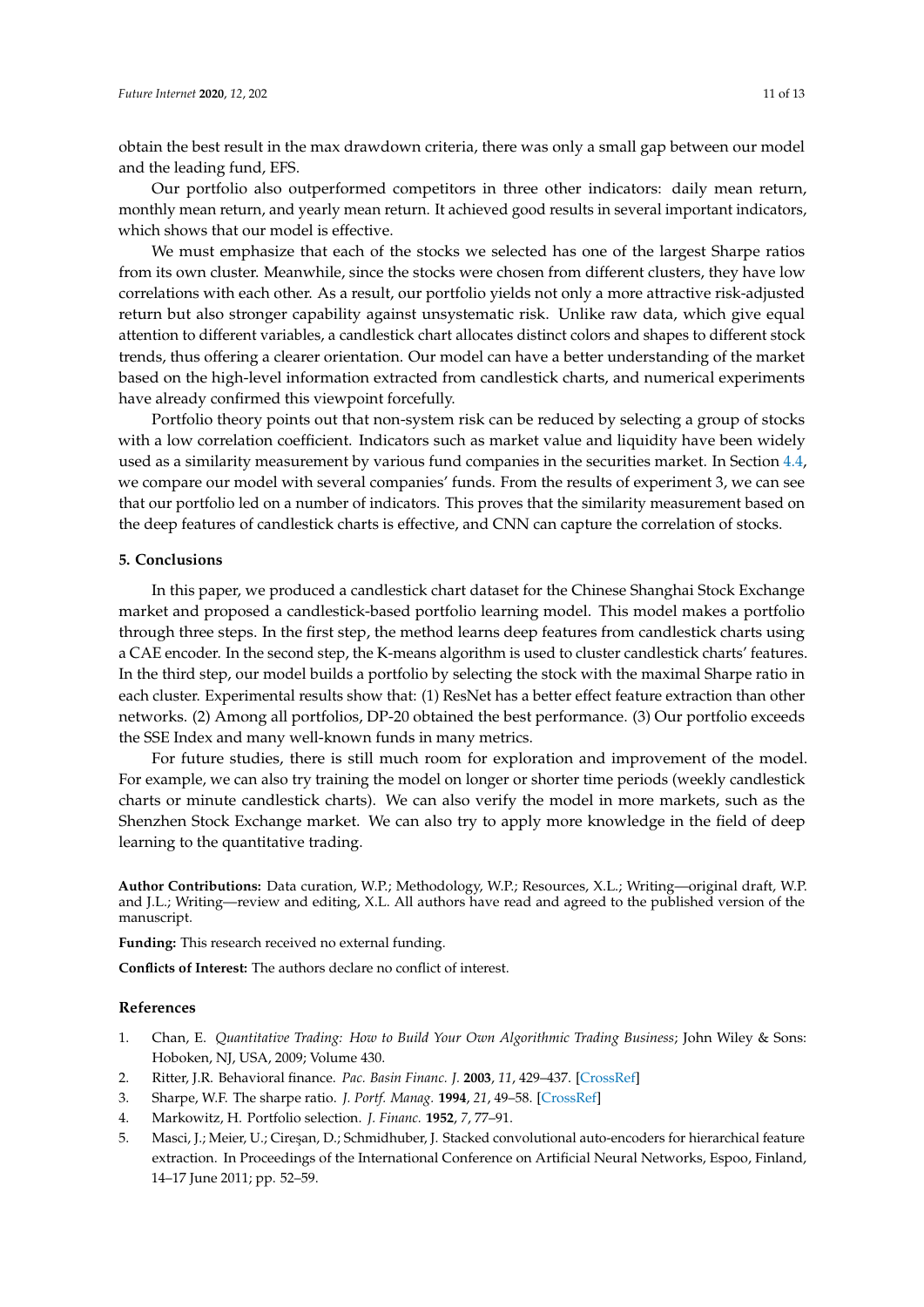- <span id="page-11-0"></span>6. Donahue, J.; Krähenbühl, P.; Darrell, T. Adversarial feature learning. *arXiv* **2016**, arXiv:1605.09782.
- <span id="page-11-1"></span>7. Amodei, D.; Ananthanarayanan, S.; Anubhai, R.; Bai, J.; Battenberg, E.; Case, C.; Casper, J.; Catanzaro, B.; Cheng, Q.; Chen, G.; et al. Deep speech 2: End-to-end speech recognition in english and mandarin. In Proceedings of the International Conference on Machine Learning, New York, NY, USA, 19–24 June 2016; pp. 173–182.
- <span id="page-11-2"></span>8. Mnih, V.; Kavukcuoglu, K.; Silver, D.; Rusu, A.A.; Veness, J.; Bellemare, M.G.; Graves, A.; Riedmiller, M.; Fidjeland, A.K.; Ostrovski, G.; et al. Human-level control through deep reinforcement learning. *Nature* **2015**, *518*, 529. [\[CrossRef\]](http://dx.doi.org/10.1038/nature14236) [\[PubMed\]](http://www.ncbi.nlm.nih.gov/pubmed/25719670)
- <span id="page-11-3"></span>9. Fischer, T.; Krauss, C. Deep learning with long short-term memory networks for financial market predictions. *Eur. J. Oper. Res.* **2018**, *270*, 654–669. [\[CrossRef\]](http://dx.doi.org/10.1016/j.ejor.2017.11.054)
- <span id="page-11-4"></span>10. Jegadeesh, N.; Titman, S. Returns to buying winners and selling losers: Implications for stock market efficiency. *J. Financ.* **1993**, *48*, 65–91. [\[CrossRef\]](http://dx.doi.org/10.1111/j.1540-6261.1993.tb04702.x)
- <span id="page-11-5"></span>11. Ding, X.; Zhang, Y.; Liu, T.; Duan, J. Deep learning for event-driven stock prediction. In Proceedings of the Twenty-Fourth International Joint Conference on Artificial Intelligence, Buenos Aires, Argentina, 25–31 July 2015.
- <span id="page-11-6"></span>12. Akita, R.; Yoshihara, A.; Matsubara, T.; Uehara, K. Deep learning for stock prediction using numerical and textual information. In Proceedings of the 2016 IEEE/ACIS 15th International Conference on Computer and Information Science (ICIS), Okayama, Japan, 26–29 June 2016; pp. 1–6.
- <span id="page-11-7"></span>13. Loreggia, A.; Malitsky, Y.; Samulowitz, H.; Saraswat, V. Deep learning for algorithm portfolios. In Proceedings of the Thirtieth AAAI Conference on Artificial Intelligence, Phoenix, AZ, USA, 12–17 February 2016.
- <span id="page-11-8"></span>14. El-Yaniv, R. Competitive solutions for online financial problems. *ACM Comput. Surv. (CSUR)* **1998**, *30*, 28–69. [\[CrossRef\]](http://dx.doi.org/10.1145/274440.274442)
- <span id="page-11-9"></span>15. Borodin, A.; El-Yaniv, R.; Gogan, V. On the competitive theory and practice of portfolio selection. In *Latin American Symposium on Theoretical Informatics*; Springer: Berlin/Heidelberg, Germany, 2000; pp. 173–196.
- <span id="page-11-10"></span>16. Pendharkar, P.C.; Cusatis, P. Trading financial indices with reinforcement learning agents. *Expert Syst. Appl.* **2018**, *103*, 1–13. [\[CrossRef\]](http://dx.doi.org/10.1016/j.eswa.2018.02.032)
- <span id="page-11-11"></span>17. Wang, J.; Zhang, Y.; Tang, K.; Wu, J.; Xiong, Z. Alphastock: A buying-winners-and-selling-losers investment strategy using interpretable deep reinforcement attention networks. In Proceedings of the 25th ACM SIGKDD International Conference on Knowledge Discovery & Data Mining, Anchorage, AK, USA, 4–8 August 2019; pp. 1900–1908.
- <span id="page-11-12"></span>18. Matsubara, T.; Akita, R.; Uehara, K. Stock price prediction by deep neural generative model of news articles. *IEICE Trans. Inf. Syst.* **2018**, *101*, 901–908. [\[CrossRef\]](http://dx.doi.org/10.1587/transinf.2016IIP0016)
- <span id="page-11-13"></span>19. Lim, B.; Zohren, S.; Roberts, S. Enhancing time-series momentum strategies using deep neural networks. *J. Financ. Data Sci.* **2019**, *1*, 19–38. [\[CrossRef\]](http://dx.doi.org/10.3905/jfds.2019.1.015)
- <span id="page-11-14"></span>20. Nevmyvaka, Y.; Feng, Y.; Kearns, M. Reinforcement learning for optimized trade execution. In Proceedings of the 23rd International Conference on Machine Learning, Pittsburgh, PA, USA, 25–29 June 2006; pp. 673–680.
- <span id="page-11-15"></span>21. Vargas, M.R.; De Lima, B.S.; Evsukoff, A.G. Deep learning for stock market prediction from financial news articles. In Proceedings of the 2017 IEEE International Conference on Computational Intelligence and Virtual Environments for Measurement Systems and Applications (CIVEMSA), Annecy, France, 26–28 June 2017; pp. 60–65.
- <span id="page-11-16"></span>22. Huang, Y.; Capretz, L.F.; Ho, D. Neural Network Models for Stock Selection Based on Fundamental Analysis. In Proceedings of the2019 IEEE Canadian Conference of Electrical and Computer Engineering (CCECE), Edmonton, AB, Canada, 5–8 May 2019; pp. 1–4.
- <span id="page-11-17"></span>23. Singh, R.; Srivastava, S. Stock prediction using deep learning. *Multimed. Tools Appl.* **2017**, *76*, 18569–18584. [\[CrossRef\]](http://dx.doi.org/10.1007/s11042-016-4159-7)
- <span id="page-11-18"></span>24. Chong, E.; Han, C.; Park, F.C. Deep learning networks for stock market analysis and prediction: Methodology, data representations, and case studies. *Expert Syst. Appl.* **2017**, *83*, 187–205. [\[CrossRef\]](http://dx.doi.org/10.1016/j.eswa.2017.04.030)
- <span id="page-11-19"></span>25. MacQueen, J. Some methods for classification and analysis of multivariate observations. In Proceedings of the Fifth Berkeley Symposium on Mathematical Statistics and Probability, Oakland, CA, USA, 1 January 1967; Volume 1, pp. 281–297.